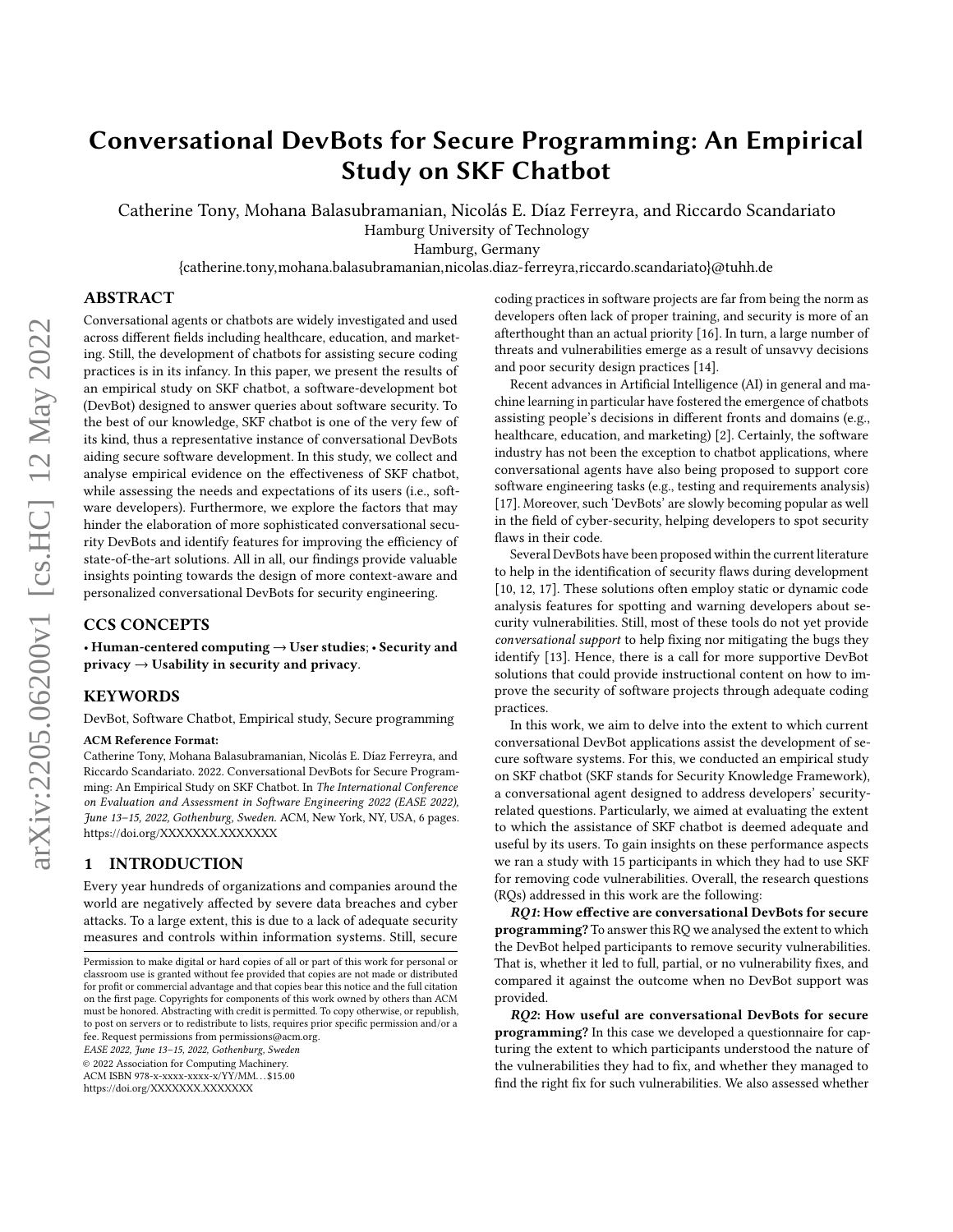the DevBot managed to answer all of their questions along with the perceived usefulness of the tool.

RQ3: Do developers prefer to use a conversational DevBot when conducting security-related tasks? To answer this RQ we included some questionnaire items assessing developers' intentions towards a DevBot-aided approach over other problem-solving strategies (e.g., a manual online search).

RQ4: What features do developers expect from a conversational DevBot for secure programming? This RQ aims to identify features that could improve the effectiveness of current conversational security DevBots. For this we included some openended questions by the end of our study to elicit the functionalities of an "ideal" chatbot solution.

Our findings suggest that there is still room for improvement in security DevBots, specially when it comes to creating an extensive knowledge base containing reliable information about (i) security vulnerabilities, (ii) fixes, (iii) correct security API usages, and (iv) correct code integration rules. Furthermore, there is a need for more context-aware solutions capable to (i) provide feedback aligned with the individual characteristics of software projects, and (ii) give personalized assistance and support to the end users.

The remaining of this paper is organizes as follows: Section [2](#page-1-0) gives a brief overview of the existing conversational and security DevBots as well as some background on SKF chatbot, Section [3](#page-1-1) describes our research methodology, the results and their discussion is done in Sections [4](#page-2-0) and [5](#page-3-0) respectively. We finally conclude the paper and discuss future research directions in Section [6.](#page-5-8)

## <span id="page-1-0"></span>2 BACKGROUND AND RELATED WORK

In this section we give an overview of the current state-of-the-art in DevBots development. We also introduce the theoretical foundations for our study, namely SKF chatbot and its main characteristics.

#### 2.1 Conversational and Security DevBots

In the recent years, bots and their applications have caught the attention of researchers across different software-related disciplines [\[17\]](#page-5-4). Specially, there is an increasing interest towards conversational solutions capable of interacting via natural language commands. MSRBot [\[1\]](#page-5-9) for instance is a conversational DevBot supporting tasks related to the mining of software repositories that can address project-specific questions like "who modified <file\_name>?" or "what commits were submitted on <date>?". APIBot [\[19\]](#page-5-10) is another conversational agent capable of answering questions about the adequate usage of APIs, thus releasing developers from the burden of scrutinizing multiple pages of API documentation. DevBots incorporating voice-recognition features can also be found within the current literature. Such is the case of Devy [\[3\]](#page-5-11), a voice-activated assistant helping software practitioners to perform high-level workflow tasks (e.g., submitting code changes for review). Still, research on voice-controlled DevBots is at a very early stage when compared to chat-based support [\[17\]](#page-5-4).

Security engineering has not been the exception to DevBots and its applications. Particularly, bug identification, automated testing, and code repair are some of the tasks supported by current security DevBots [\[17\]](#page-5-4). For instance, Wyrich and Bogner [\[21\]](#page-5-12) proposed a refactoring DevBot capable of spotting code smells and fixing simple

warnings. Besides, the bot can also send refactored changes to the developers in the form of pull requests. SAW-BOT [\[18\]](#page-5-13) is another bot helping developers addressing warnings in their code. Like [\[21\]](#page-5-12),

SAW-BOT generates fixes that are later suggested to developers via pull requests. Other security DevBots like Repairnator [\[20\]](#page-5-14) have been shaped to support code repair tasks and to monitor test failures in continuous integration. Bots detecting risky commits in opensource projects are also matter of ongoing research efforts [\[17\]](#page-5-4).

# 2.2 SKF Chatbot

Unlike in other software engineering domains, conversational Dev-Bots seem to be underrepresented in the security field. Overall, very few chat-based solutions can be spotted within the current literature, SKF chatbot<sup>[1](#page-1-2)</sup> being one among the most salient ones. SKF was developed as part of OWASP's Secure Knowledge Frame-work project<sup>[2](#page-1-3)</sup> to enable quick access to information on security vulnerabilities. It contains a knowledge base of common security weaknesses and vulnerabilities along with a set of code examples. Basically SKF can react to 3 type of inquiries on a particular vulnerability, namely (i) description, (ii) solution, and (iii) code snippet. While the first two provide detailed information in natural language about the vulnerability and its prospective solution, the third one corresponds to a code example either in Django, Java, PHP, Flask or Ruby.

SKF chatbot executes three main steps when answering users' queries: (i) intent classification, (ii) entity recognition, and (iii) response generation. In the first step, SKF seeks to understand whether the goal of the user is to get a description, a solution, or a code snippet. For this, it uses a Multinomial Naive Bayes (MNB) classifier to predict the question's intent. Next, it tries to identify the vulnerability for which the user is requesting information. This is done through a keyword-extraction algorithm named Rapid Automatic Keyword Extraction (RAKE), which is domain-independent and helps separating keywords from other words in the question. Finally, SKF generates a response by querying its knowledge base with the intent and the entities extracted from the user's question. [Figure 1](#page-1-4) illustrates the output generated for "What is XSS?".

<span id="page-1-4"></span>Enter Question What is XSS?<br>
Description for XSS injection is : Every time the application gets useringut, whether<br>
this showing it on screen or processing this data in the application background, the<br>
se parameters should plures is given the opportunity to inject HTML and JavaScript code directly into the app<br>lication. This could lead to accounts being compromised by stealing session cookies o<br>lication. This could lead to accounts being com

#### Figure 1: Terminal version of SKF chatbot

## <span id="page-1-1"></span>3 RESEARCH METHODOLOGY

Despite being one of the few (for not saying the only) security DevBots with conversational features, SKF's usability has not been yet thoroughly investigated to the best of our knowledge. Hence, we conducted and empirical study to analyse its performance, efficiency, and overall user acceptance. In the following subsections we describe the proposed experimental setting along with the instruments used for SKF's assessment.

<span id="page-1-2"></span><sup>1</sup>https://github.com/Priya997/SKF-Chatbot

<span id="page-1-3"></span><sup>2</sup>https://www.securityknowledgeframework.org/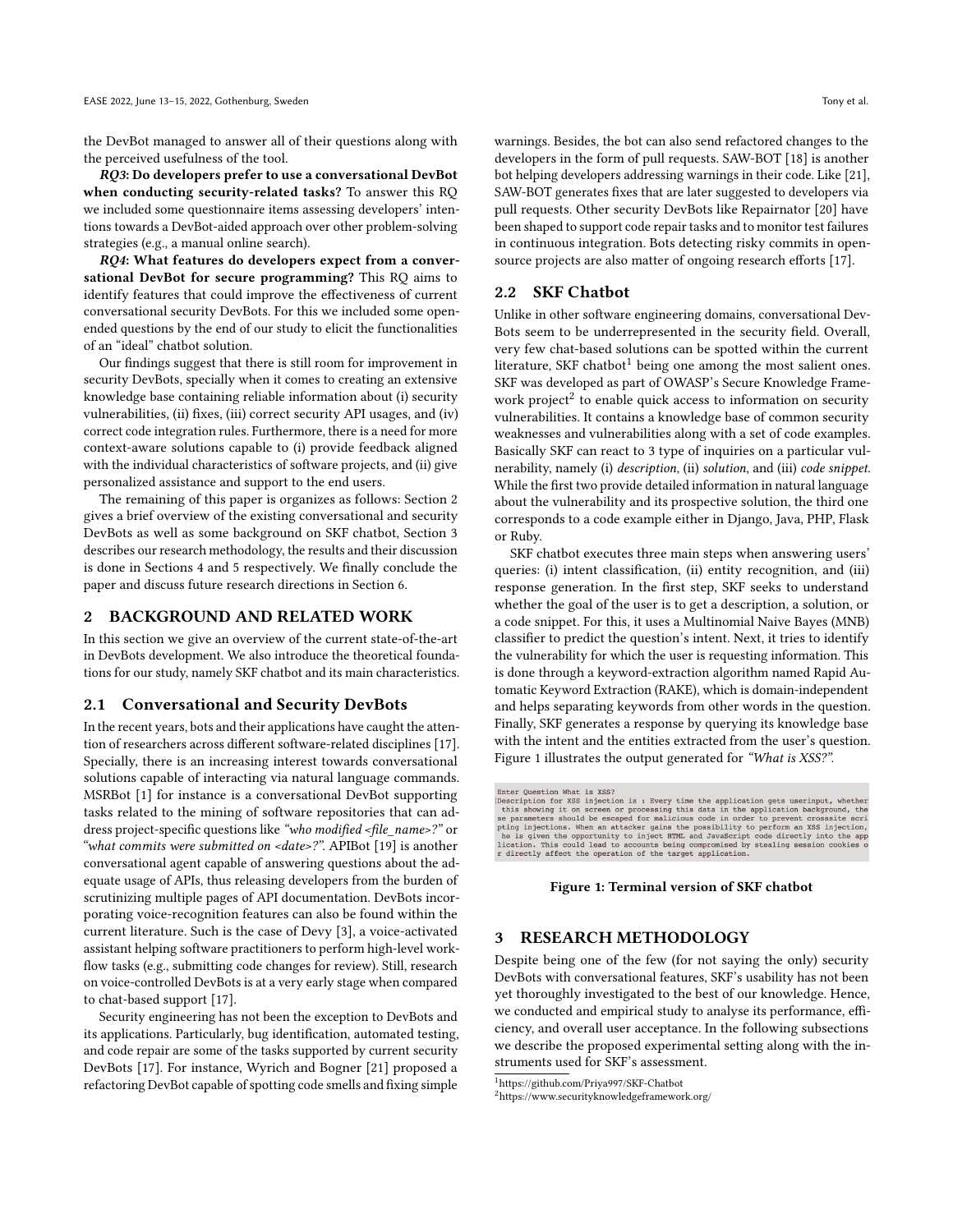Conversational DevBots for Secure Software Development Conversational DevBots for Secure Software Development Conversational DevBots for Secure Software Development

## 3.1 Experimental Setup

We conducted the evaluation of SKF chatbot using a Java web application containing 2 code-level security vulnerabilities allowing Cross-Site Scripting (XSS) and SQL Injection (SQLI) attacks. While the former consists of placing of malicious SQL code inside webpage inputs, the latter occurs when malicious code is sent through a web application (usually as browser-side scripts). The participants were given the source code of this web application in which the locations of the vulnerabilities were marked in comments. They were asked to fix the specified vulnerable area of the code with and without SKF's help. For this, we created 4 groups, each receiving the tasks and the DevBot support in a different order to reduce the presence of biases in our analysis [\(Figure 2\)](#page-2-1). For instance, participants in Group A had to fix the XSS vulnerability first and then the one corresponding to SQLI. In this case, the support of SKF chatbot was given for the resolution of the second task (i.e., SQLI), whereas for the first one (i.e., XSS) they were only allowed to use Internet search.

<span id="page-2-1"></span>

Figure 2: Workflow of the empirical study

# 3.2 Survey Instruments

We created 3 survey forms for the experiment containing yes/no, multiple choice, and open-ended questions. Survey 1 was given to the participants after completing the first assignment, whereas Survey 2 and 3 after the second task. Particularly, Surveys 1 and 2 were tailored according to (i) the task the participant had to solve, and (ii) whether she received support of SKF chatbot for its resolution or not. For instance, participants in Group A were asked about the use of online sources for fixing the XSS vulnerability in Survey 1, while in Survey 2 they provided feedback on the use of the conversational DevBot (e.g., their perceived usefulness). Survey 3 remained the same for every group and was given to the participants at the very end of the experiment. Particularly, it contained questions eliciting participants' overall acceptance of the DevBot when solving security vulnerabilities (e.g., if they preferred the DevBot's assistance over a self-conducted Internet search). This third form also included open-ended questions aiming to collect

user input that could help shaping additional features for the DevBot. All survey forms and task descriptions were compiled into a supplementary file available inside a public repository<sup>[3](#page-2-2)</sup>.

# <span id="page-2-0"></span>4 RESULTS

We recruited 15 participants for our experiment (Groups A, B, and C of 4 participants each, and Group D with 3), most of them master students at \*Anonymized Institution\*. In a preliminary assessment, participants' reported having low to medium knowledge on software security, while their general programming skills averaged in medium to high range which made them suitable candidates for evaluating the performance of SKF chatbot. In the following subsections we report our findings in terms of Effectiveness, Q&A Coverage, and Perceived Usefulness.

## 4.1 Effectiveness

To determine the DevBot's effectiveness, we analysed the number of vulnerabilities successfully fixed by the participants. We considered a vulnerability as "fixed" when the correct patch is applied along with the necessary libraries for executing it. When such libraries are not included, the vulnerability is considered as "partially fixed". A vulnerability is "not fixed" either when no patch is applied or when the wrong solution is implemented.

Based on this criterion, we observed that for both vulnerabilities (i.e., XSS and SQLI) the number of full fixes was higher when no DevBot support was provided [\(Figure 3\)](#page-3-1). Particularly, 7 out of 15 participants managed to fully solve the given task by conducting an Internet search, but only 3 arrived to the right fix when receiving DevBot support.

When it comes to partial fixes, our results are mixed. As shown in [Figure 3-](#page-3-1)left, there were more participants arriving to a partial solution of the XSS vulnerability with the help of SKF chatbot (4) than using Internet search (1). Conversely, more participants arrived to a partial fix of the SQLI vulnerability without any DevBot support. Particularly, 2 participants arrived to a partial fix with the help of SKF chatbot, whereas 3 did it only by the means of Internet searches [\(Figure 3-](#page-3-1)right). The number of unfixed vulnerabilities was for both tasks lower or equal when participants applied a selfconducted Internet search than a DevBot-assisted one.

## <span id="page-2-3"></span>4.2 Q&A Coverage

Another aspect relevant to the DevBot's performance is the amount of questions it manages to answer. Hence, we asked participants whether SKF chatbot responded to all of their questions to understand to which extent it helped in the resolution of the tasks. All in all, 10 out of 15 participants mentioned that SKF chatbot answered all of their questions, while 3 said it only answered them partially. The remaining 2 participants reported not receiving any useful information from the DevBot for addressing the security vulnerabilities.

To further assess SKF's Q&A coverage, we asked participants whether they used other resources (e.g., Internet search) in addition to the DevBot for fixing the vulnerabilities. From 15 participants, 9 reported having used additional resources to complete the given

<span id="page-2-2"></span><sup>3</sup>Repository link: [https://collaborating.tuhh.de/e-22/public/skf-chatbot-empirical](https://collaborating.tuhh.de/e-22/public/skf-chatbot-empirical-study)[study.](https://collaborating.tuhh.de/e-22/public/skf-chatbot-empirical-study)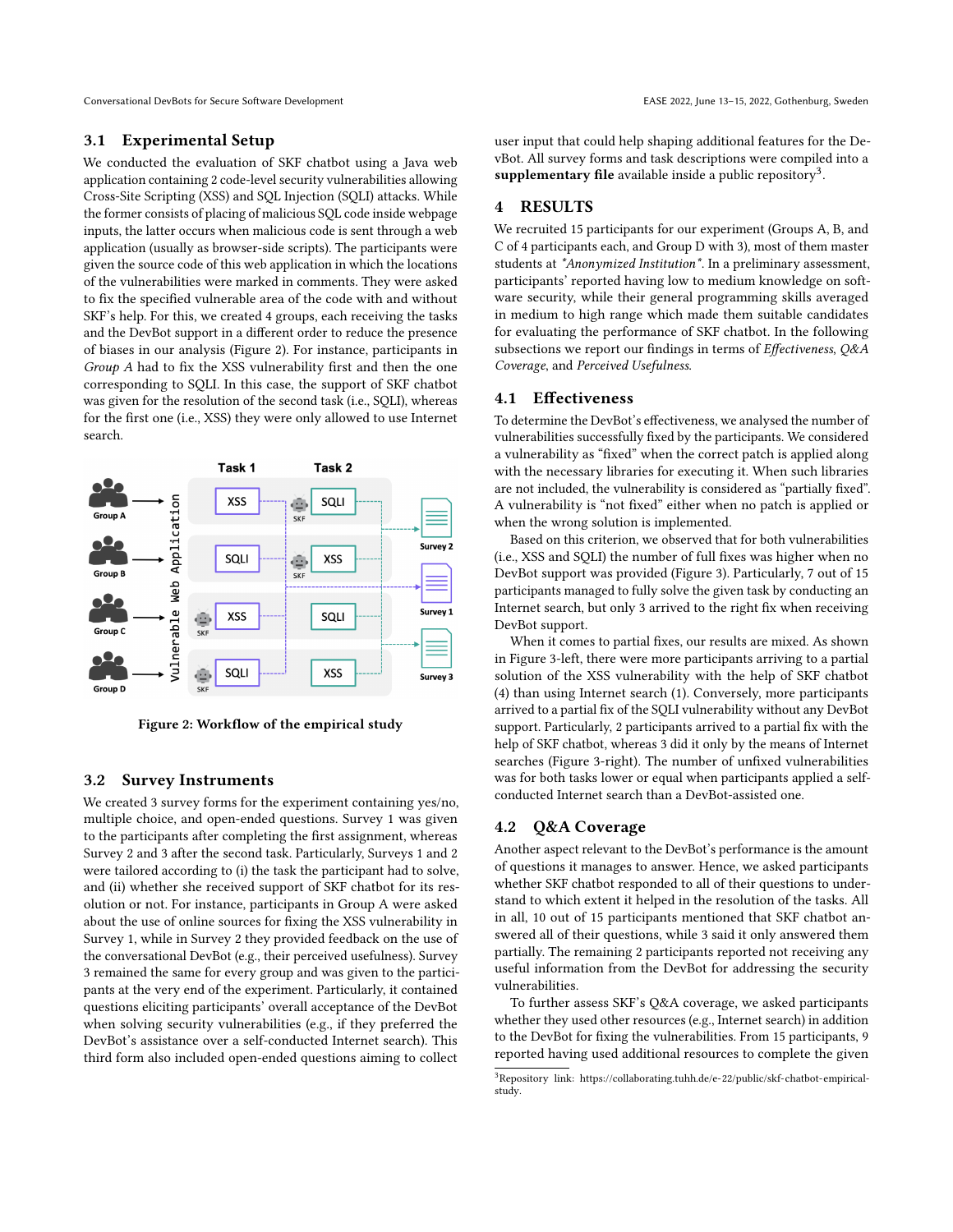#### <span id="page-3-1"></span>EASE 2022, June 13-15, 2022, Gothenburg, Sweden Tony et al. and the state of the state of the state of the state of the state of the state of the state of the state of the state of the state of the state of the state of th



Figure 3: Participant's performance when fixing the XSS (left) and the SQLI vulnerabilities (right).

task, whereas 6 mentioned that they did not. Among the 9 participants who used extra resources, 5 of them had reported that the DevBot did answer all of their questions.

# <span id="page-3-3"></span>4.3 Perceived Usefulness

There are two main steps when removing a vulnerability from a software application, namely (i) understanding the nature of the vulnerability, and (ii) finding the correct fix for such a vulnerability. In order to analyse how well SKF chatbot supports this process, we asked participants whether they would prefer a DevBot over an Internet search on each of these stages or not.

As shown in Figure [4,](#page-3-2) 12 out of 15 participants reported that using SKF chatbot helped them to better understand the vulnerability than simply searching for it on the Internet. On the other hand, opinions were more polarized when it comes to finding the right fix. Particularly, 7 out of 15 respondents said they rather look for the correct fix themselves using the Internet, while 8 opted for a DevBot-supported search. Interestingly, only 3 out of 15 participants managed to find full fixes (i.e., either XSS or SQLI) with the help of SKF chatbot. However, if we consider the the total number of full and partial fixes with DevBot support we obtain 9 out of 15, which is closer to the fixing preferences reported by the participants.

<span id="page-3-2"></span>

Figure 4: Participants' preferences regarding understanding and removing security vulnerabilities.

Last but not least, we asked a subgroup of participants (8) if they would use a conversational DevBot for addressing security

vulnerabilities in the future. The available options were yes, no and maybe. Overall, there was only one participant who was willing to receive DevBot support for applying future security fixes, whereas 5 said they might and 2 that they wont.

# <span id="page-3-0"></span>5 DISCUSSION

In this section we discuss the results presented in Section [4](#page-2-0) to elaborate on the RQs of our study. This includes aspects related to the performance of SKF chatbot as well as envisaged features for improving chat-based security DevBots. The limitations of our experimental approach are also addressed by the end of this section.

## 5.1 Performance (RQ1, RQ2, and RQ3)

In terms of effectiveness (RQ1), self-conducted Internet searches seem to outperform the DevBot when it comes to full fixes (i.e., 7/15 against 3/15). Moreover, if we consider full and partial fixes as a whole, the SKF chatbot is still outperformed by the use of the Internet (9/15 against 11/15). After further inspecting the participants' answers and having a follow-up interview with some of them, we identified some drawbacks in the current DevBot approach. Particularly, participants mentioned that SKF chatbot only reacts to specific input, and performs poorly when asked follow-up questions. Such was the case of Participant 12 (P12) who said:

P12: to me the bot was not really useful, because I asked different questions and got always the same answer

Moreover, one participant mentioned it did not provide any information on the external libraries necessary to implement the prescribed fixes. This last point is manifested in the larger number of partial fixes compared to full fixes. Despite of this limitation, some participants considered the DevBot as a good starting point when solving security vulnerabilities. For instance, P4 reported:

> P4: For someone who was a beginner at such tasks, I needed more examples with explanation. But it was a good point to start. From the points given by the chatbot I understood what exactly I need to search.

When it comes to **usefulness** (RQ2), most of the participants agreed that SKF chatbot helped them to understand the nature of the vulnerabilities better than the sources they found on the Internet (Section [4.3\)](#page-3-3). In part, this could be because the DevBot reduces the time developers spend retrieving information as it provides a full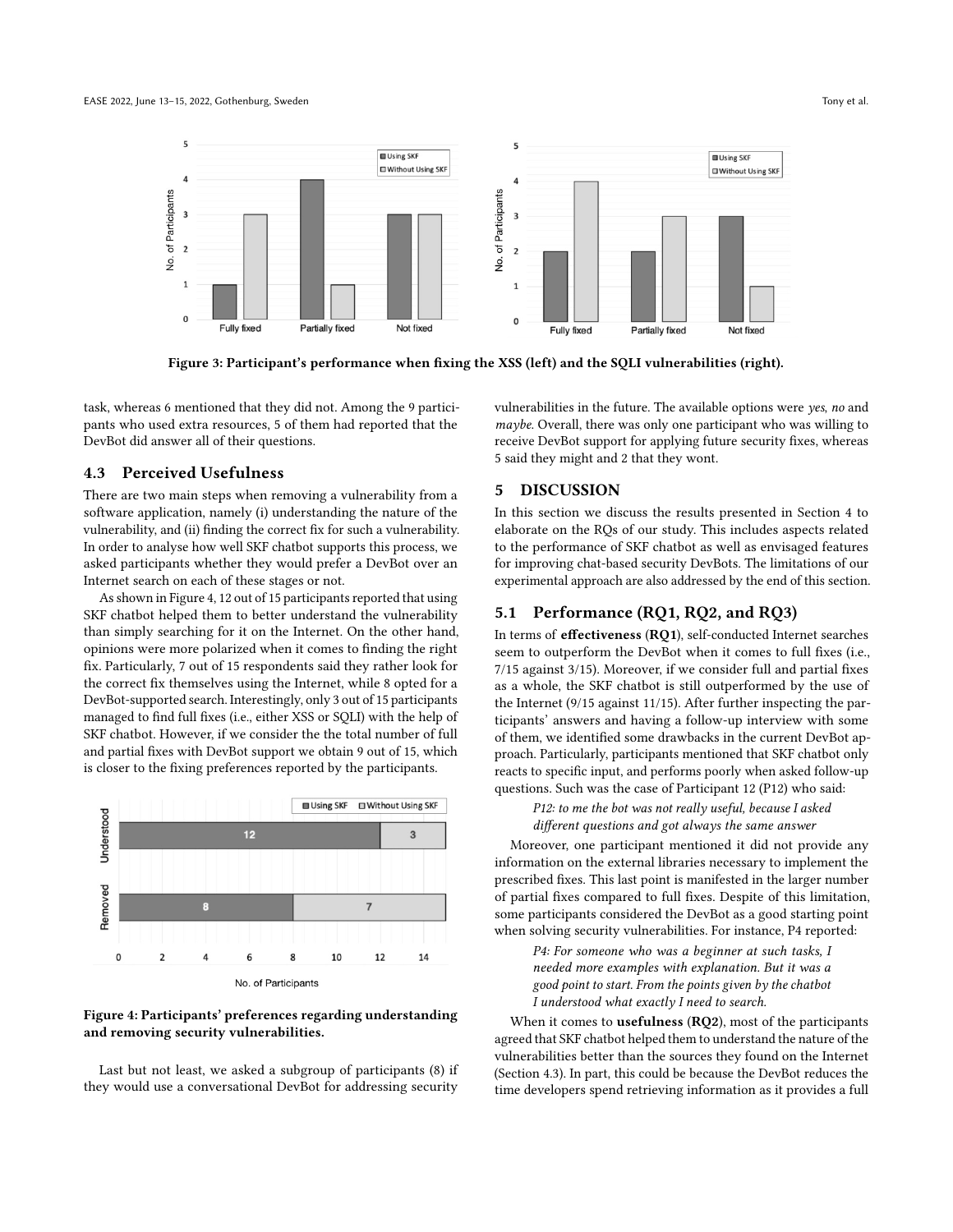Conversational DevBots for Secure Software Development Conversational DevBots for Secure Software Development Conversational DevBots for Secure Software Development

description of security vulnerabilities, suitable mitigation actions, and code examples. Moreover, unlike code snippets that can be found on the Internet, the ones provided by the chatbot are seen as trustworthy and hence free of additional security vulnerabilities:

P9: I was looking into other resources to look for specific Java code examples, i.e. API calls. So for me, it was accompanying material, as the chatbot helped me to nail down the problem itself and give me trustworthy information.

As mentioned in Section [4.2,](#page-2-3) 10 out of 15 participants said that the DevBot answered all their questions. However, some limitations in the Natural Language Processing (NLP) features of the bot were spotted by some of them:

P9: My question had to match the given question exactly. I ended up with asking for very broad topics and then selecting from the given list of options to find exactly what I was looking for.

This issue may be associated with the fact that SKF chatbot uses a multinomial naive Bayes algorithm to predict the intent behind the queries. Nowadays there are much more sophisticated and versatile NLP frameworks that can be used for this purpose, and hence to improve the conversational capabilities of security DevBots. For instance, BERT [\[6\]](#page-5-15) is a novel language representation model which has shown promising results in question-answering and language interface applications. Another suitable approach is the so called Generative Pre-trained Transformer - 3 (GPT-3) [\[4\]](#page-5-16) which uses deep learning to produce human-like text. Such NLP frameworks combined with a larger knowledge base can help shaping more advanced and efficient conversational security DevBots.

As shown in Section [4.3,](#page-3-3) 6 out of 8 participants were inclined towards a DevBot-aided approach for addressing future security vulnerabilities. Such intentions (RQ3) can be associated with the clarity with which information is presented by the DevBot along with its reliability, accessibility, and promptness:

P11: The answers (of the DevBot) matched precisely the given problems. In addition the answers were correct, while answers on the Internet are sometimes incoherent and misleading. In a way the Chatbot was a trusted resource, but for explicit code examples I would nevertheless search the internet.

Nonetheless, the DevBot adoption can be hindered due to conversational limitations (as mentioned earlier) and an unpleasant user interface (P11). Even though participants did not make explicit reference to a lack of adaptability to project-specific scenarios, it can also lessen the DevBot's usability to a large extent.

# 5.2 Envisaged Features (RQ4)

Participants also gave their feedback about which additional functionalities (RQ4) would be beneficial for a conversational DevBot addressing security flaws in software projects. Besides from improvements in the UI and conversational features of the bot, they suggested adding security indicators to the prescribed solutions:

P8: Maybe give recommendations like: this solution helps in 90% of all cases.

P11: Maybe giving it some code lines and an estimation

#### of how secure it is? Perhaps even suggesting possible vulnerabilities.

Sorting and displaying the DevBots' prescriptive solutions according to their security level could improve their navigability, and hence ease their selection. Thereby, developers would become aware of the drawbacks/limitations a particular solution may entail (if any). Supporting examples in other programming languages such as Django and Ruby was another feature pointed by one of the participants (P14). A greater support for integrating solutions into specific code projects was also highlighted as a missing functionality of the DevBot (P12).

Because of our experimental approach, participants did not need to spot the vulnerabilities themselves inside the provided code snippets. Instead, vulnerabilities were given as input so they could conduct the fixes in a controlled experimental fashion. Nevertheless, supporting the detection and identification of security vulnerabilities in software projects should be a key feature of DevBot solutions. Moreover, according to Erlenhov et al. [\[7\]](#page-5-17), an "ideal DevBot" is defined as:

#### ... an artificial software developer which is autonomous, adaptive, and has technical as well as social competence.

Hence, conversational security DevBots should also be capable of mimicking the social and technical skills of software developers to create a smooth interaction with their users.

In a nutshell, our findings suggest that conversational DevBots for software security should incorporate the following envisaged features to their design:

- (1) Strong integration with the development environment.
- (2) Automatic code analysis.
- (3) Automatic vulnerability detection.
- (4) Enhanced natural language interaction.
- (5) Context-aware recommendations.
- (6) Automatic code repair.

Many of these features require extensive research efforts and interdisciplinary work. Current advances in machine learning, humancomputer interaction, and natural language processing can certainly support this quest. Still, a stronger synergy across these disciplines will be necessary to successfully integrate their individual findings into the design of conversational DevBots for security engineering.

# 5.3 Limitations

Although this study has yielded interesting results, there are certain limitations that should be acknowledged. First of all, the size of the sample is relatively small (15) and hence the results may not be generalizable to a larger population. We could also not thoroughly investigate the existence of potential relations between the variables involved in the study (e.g: knowledge level of the users) and the perceived usefulness due to the small sample. Moreover, the study subjects were mostly students (with programming experience) which could also hinder the validity of our findings. Nevertheless, the use of students as participants remains a valid and effective approach for recreating real software engineering settings in laboratory contexts [\[8\]](#page-5-18). Therefore, we have analysed and interpreted the results of our study taking into consideration the limitations given by the sample composition and size.